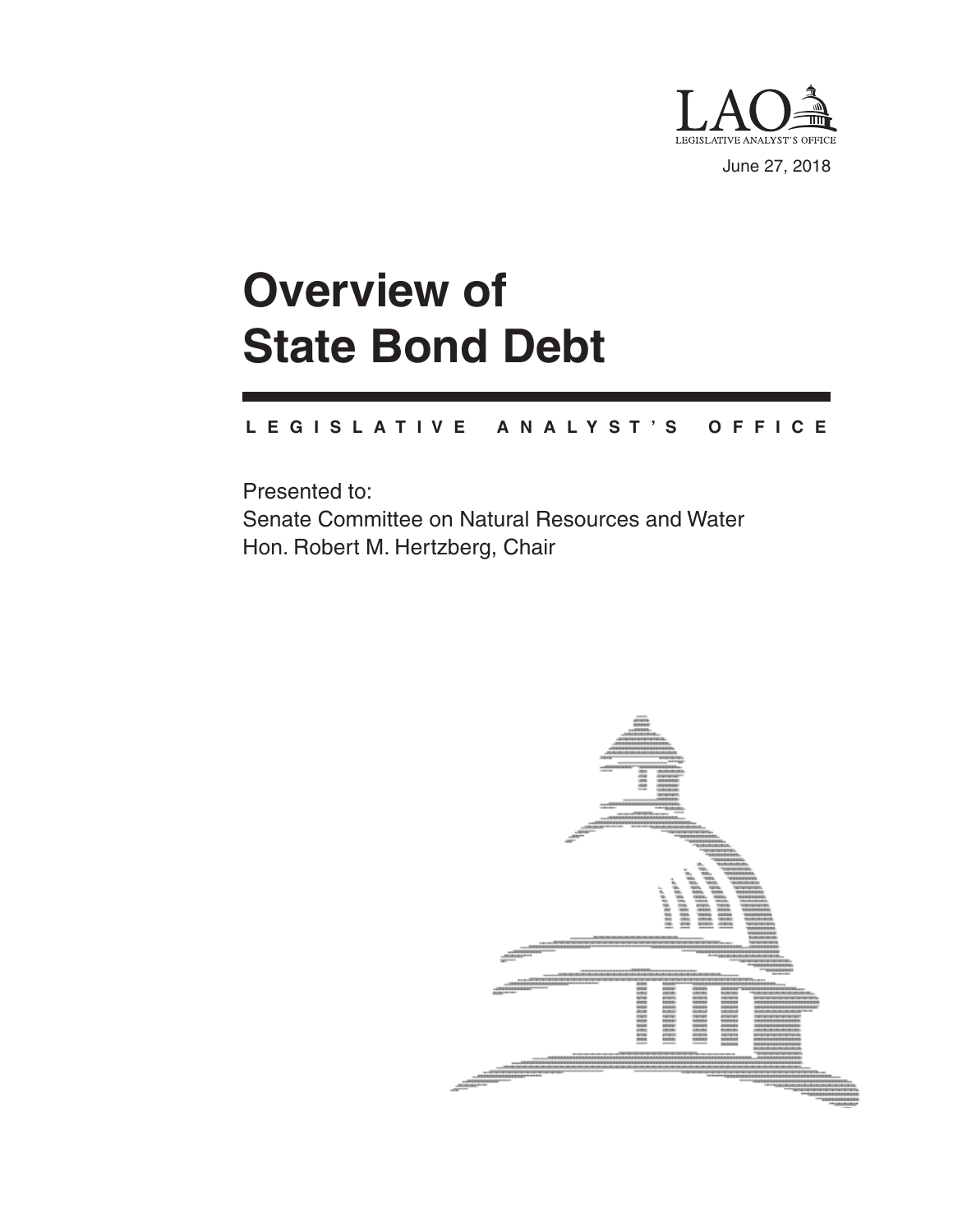# **Bond Overview**



**V** What Are Bonds? Bonds are a way that governments and companies borrow money. The state government uses bonds primarily to pay for infrastructure projects. The state sells bonds to investors to receive "up-front" funding for these projects and then repays the investors, with interest, over a period of time.

**V** Why Are Bonds Used? A main reason for issuing bonds is that infrastructure typically provides services over many years. Thus, it is reasonable for people, both currently and in the future, to help pay for the projects. Also, the large costs of these projects can be difficult to pay for all at once.



**V** What Are the Main Types of Bonds? The two main types of bonds used by the state are general obligation (GO) bonds and revenue bonds. The state repays GO bonds using the state General Fund. The state often repays revenue bonds from other sources, such as fees paid by users of the funded project (such as from bridge tolls). GO bonds issued by the state have to be approved by voters, while revenue bonds do not.



**V** What Are the Costs of Bond Financing? After selling bonds, the state makes annual payments over the next few decades until the bonds are paid off. (This is very similar to the way a family pays off a mortgage.) The state pays somewhat more for a project funded by bonds than if the state does not borrow money for the project because of interest costs. The amount of additional cost depends primarily on the interest rate and the time period over which the bonds have to be repaid.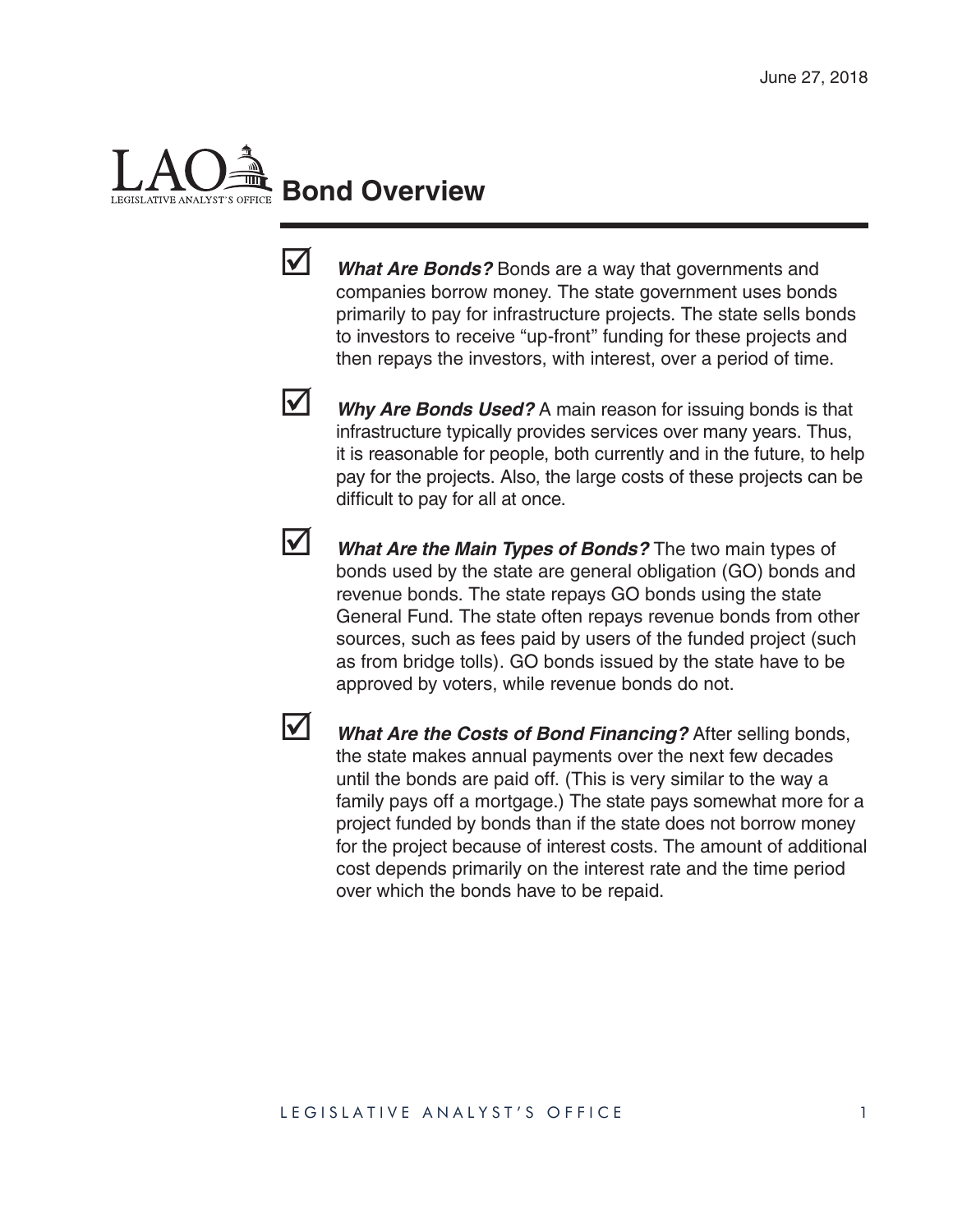### **Recent Bond Authorizations** LEGISLATIVE ANALYST'S OFFICE

#### **General Fund-Supported State Infrastructure General Obligation Bonds Approved by Voters Since 2000**

| (In Millions)                                                               |                   |                                                    |
|-----------------------------------------------------------------------------|-------------------|----------------------------------------------------|
| <b>Proposition Number</b>                                                   | <b>Date</b>       | <b>Total Amount</b><br><b>Authorized by Voters</b> |
| <b>Education</b>                                                            |                   |                                                    |
| 47                                                                          | November 2002     | \$13,050                                           |
| 55                                                                          | March 2004        | 12,300                                             |
| 1D                                                                          | November 2006     | 10,416                                             |
| 51                                                                          | November 2016     | 9,000                                              |
| Subtotal                                                                    |                   | (\$44,766)                                         |
| <b>Transportation</b>                                                       |                   |                                                    |
| 1B                                                                          | November 2006     | \$19,925                                           |
| 1A                                                                          | November 2008     | 9,950                                              |
| Subtotal                                                                    |                   | (\$29,875)                                         |
| <b>Resources</b>                                                            |                   |                                                    |
| 12                                                                          | March 2000        | \$2,100                                            |
| 13                                                                          | March 2000        | $1,884^a$                                          |
| 40                                                                          | <b>March 2002</b> | 2,600                                              |
| 50                                                                          | November 2002     | 3.345a                                             |
| 1F                                                                          | November 2006     | 3,990 <sup>a</sup>                                 |
| 84                                                                          | November 2006     | 5,283 <sup>a</sup>                                 |
| 1                                                                           | November 2014     | 7,545                                              |
| 68                                                                          | June 2018         | 4,100                                              |
| Subtotal                                                                    |                   | (\$30,847)                                         |
| Other                                                                       |                   |                                                    |
| 16 (Veterans Housing)                                                       | March 2000        | \$50                                               |
| 14 (Libraries)                                                              | March 2000        | 350                                                |
| 41 (Voting)                                                                 | <b>March 2002</b> | 200                                                |
| 46 (Housing)                                                                | November 2002     | 2,100                                              |
| 61 (Hospitals)                                                              | November 2004     | 750                                                |
| 71 (Stem Cell)                                                              | November 2004     | 3,000                                              |
| 1C (Housing)                                                                | November 2006     | 2,850                                              |
| 3 (Hospitals)                                                               | November 2008     | 980                                                |
| 41 (Veterans Housing)                                                       | June 2014         | 600                                                |
| Subtotal                                                                    |                   | (\$10,880)                                         |
| Total                                                                       |                   | \$116,368                                          |
| a Reflects amount authorized by voters as adjusted by Proposition 1 (2014). |                   |                                                    |

#### LEGISLATIVE ANALYST'S OFFICE 2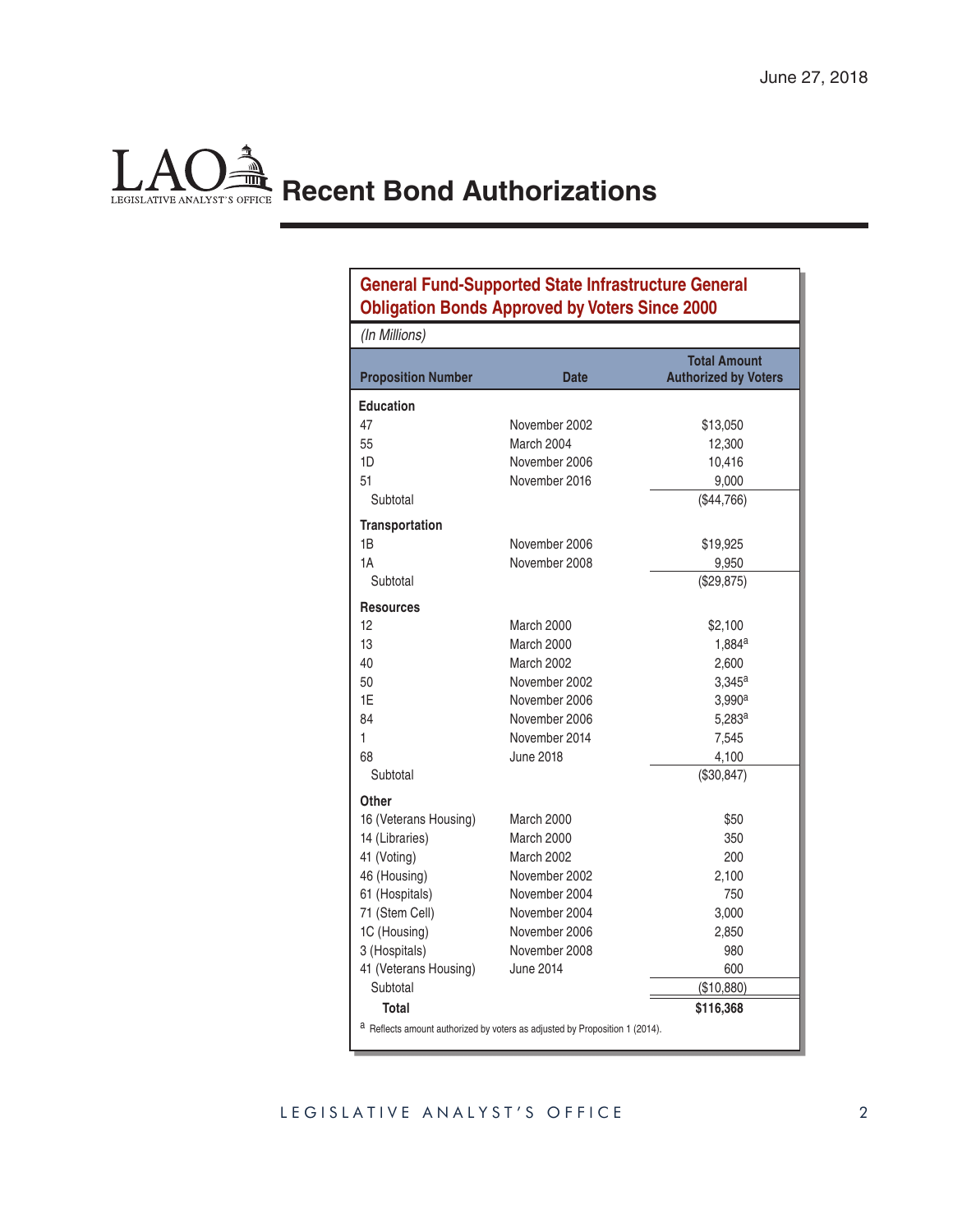# **Overview of State Bond Debt**



*Existing Bonds.* The state has about \$83 billion of General Fund-supported bonds on which it is making annual principal and interest payments.



**V** Current Bond Debt Service Payments. We estimate the state currently is paying about \$6 billion annually from the General Fund to repay bonds. About \$1 billion of this is for resource-related bonds.



**1** Authorized but Unissued Bonds. In addition, the voters and the Legislature have approved about \$38 billion of General Fund-supported bonds that have not yet been sold. Most of these bonds are expected to be sold in the coming years as additional projects need funding.